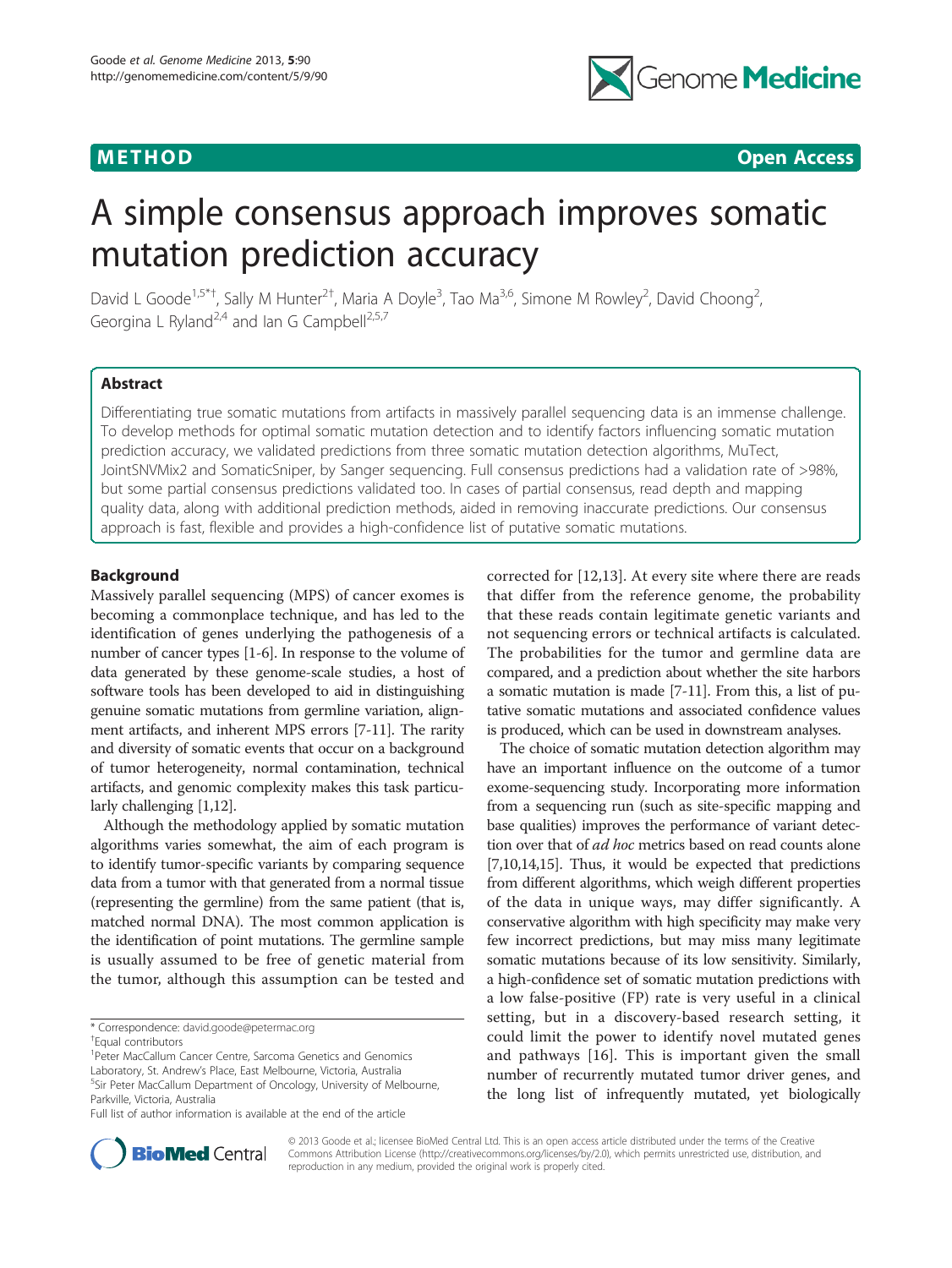important, targets identified in many cancer types to date [[17,18](#page-12-0)]. Conversely, although a more inclusive algorithm may have high sensitivity, the resolution of the follow-up analyses could be diminished by the inclusion of multiple FPs, which would also strain resources dedicated to validating mutations.

In most studies, only a single algorithm is used to predict which variants are somatic, with predicted mutations validated by an orthogonal sequencing technology, such as Sanger sequencing [[2,4,6](#page-12-0)]. Although a number of published papers on somatic mutation detection programs have reported robust sensitivity and low error rates, the relative advantages of selecting one program over any other are not clear, especially as few programs have been evaluated extensively for their sensitivity and specificity in an unbiased fashion in independent tumor cohorts. A naive yet logical strategy could be to employ multiple somatic mutation prediction algorithms and to select variants for follow-up based on overlapping predictions, obviating the need to make a priori assumptions about the relative performance of each program. Such an approach assumes that true somatic mutations will show strong evidence of their existence in multiple programs, and that errors made by individual algorithms are unlikely to intersect.

We set out to address these questions by applying three publicly available somatic single nucleotide variant (SNV) detection programs, JointSNVMix2 [[7\]](#page-12-0), MuTect [\[8](#page-12-0)], and SomaticSniper [[9\]](#page-12-0). All three implement sophisticated detection algorithms, and have been used in major tumor sequencing studies [[2,8](#page-12-0),[19\]](#page-12-0). We used these three programs to make somatic mutation predictions for the exomes of 27 ovarian tumors and their matched germline samples. A subset of the predictions from each program was validated by Sanger sequencing. This high-confidence set of somatic point mutations and confirmed FP predictions was then used to assess the performance of each program and the relative benefit of combining predictions from multiple programs in a consensus approach, and to compare the properties of validated and miscalled somatic mutations.

# Methods

# Sample cohort

Ovarian tumors were collected through two primary sources: 23 cases from the Wessex region of southern England [[20](#page-12-0)], and four cases through the Australian Ovarian Cancer Study (AOCS) [\[21\]](#page-12-0). The cohort consisted of 3 benign, 4 borderline and 10 invasive mucinous ovarian tumors, and 10 serous borderline ovarian tumors. Representative hematoxylin and eosin (H&E)-stained sections, and the tumor pathology reports were reviewed by pathologists for all cases included in the study.

#### Ethics approval

The accrual of patient material used in this study was approved by the following human research ethics committees (HRECs): Southampton Hospital HREC, Peter MacCallum Cancer Centre HREC, and the HRECs of all centers participating in the AOCS. Informed consent was obtained from all patients included in the study. This project was reviewed and carried out in accordance with the ethical standards of the Peter MacCallum Cancer Centre HREC (Approval numbers 09/29 and 01/38).

# DNA extraction and preparation of exome-sequencing libraries

DNA extractions were performed as described previously [[4,22\]](#page-12-0). Briefly, fresh-frozen ovarian tumors were needlemicrodissected to enrich for epithelial cells, to a minimum of 70% epithelial cell content. DNA was extracted using the DNeasy Blood and Tissue Kit (Qiagen Inc., Valencia, CA, USA) according to the manufacturer's recommendations. Matching peripheral blood DNA was collected and extracted from patients at the time of tumor collection, and used as the source of germline DNA.

To generate sequencing libraries, 500 ng to 1 ug of DNA were randomly sheared to approximately 200 bp using a Covaris S2 Ultrasonicator (Covaris, Woburn, MA, USA). Adapter ligated libraries were constructed and exomeenriched using either NEBNext DNA library preparation reagents (New England BioLabs, Ipswich, MA, USA) and the NimbleGen SeqCap EZ Human Exome Library (version 1; Roche Nimblegen, Madison, WI, USA) (nonindexed libraries) or TruSeq DNA Sample Preparation kits (Illumina, San Diego, CA, USA) and the NimbleGen SeqCap EZ Human Exome Library (version 2 Roche Nimblegen) (indexed libraries). Non-indexed libraries were each sequenced on one lane of an Illumina GAIIx (Illumina Inc., San Diego, CA, USA) sequencer, using 75 bp paired-end reads. Indexed libraries comprising three pooled samples were sequenced on one lane of a HiSeq 2000 sequencer (Illumina Inc.), using 100 bp paired-end reads. The mean coverage achieved ranged from 102 to 225 reads per site in the tumors and 119 to 188 reads per site in the germline.

#### Exome sequencing read alignment and filtering

After quality based read trimming, sequence reads were aligned to the GRCh37/hg19 human reference genome using BWA [[19\]](#page-12-0) and duplicate reads marked using the Picard program [\[23](#page-12-0)]. Aligned reads for each tumorgermline pair were combined into one alignment file in binary sequence alignment (BAM) format [[24](#page-12-0)], followed by local indel realignment and base quality recalibration using the Genome Analysis Tool Kit (GATK) software [[14,25](#page-12-0)]. The GATK Unified Genotyper was used to identify putative SNVs within each individual tumor and germline sample.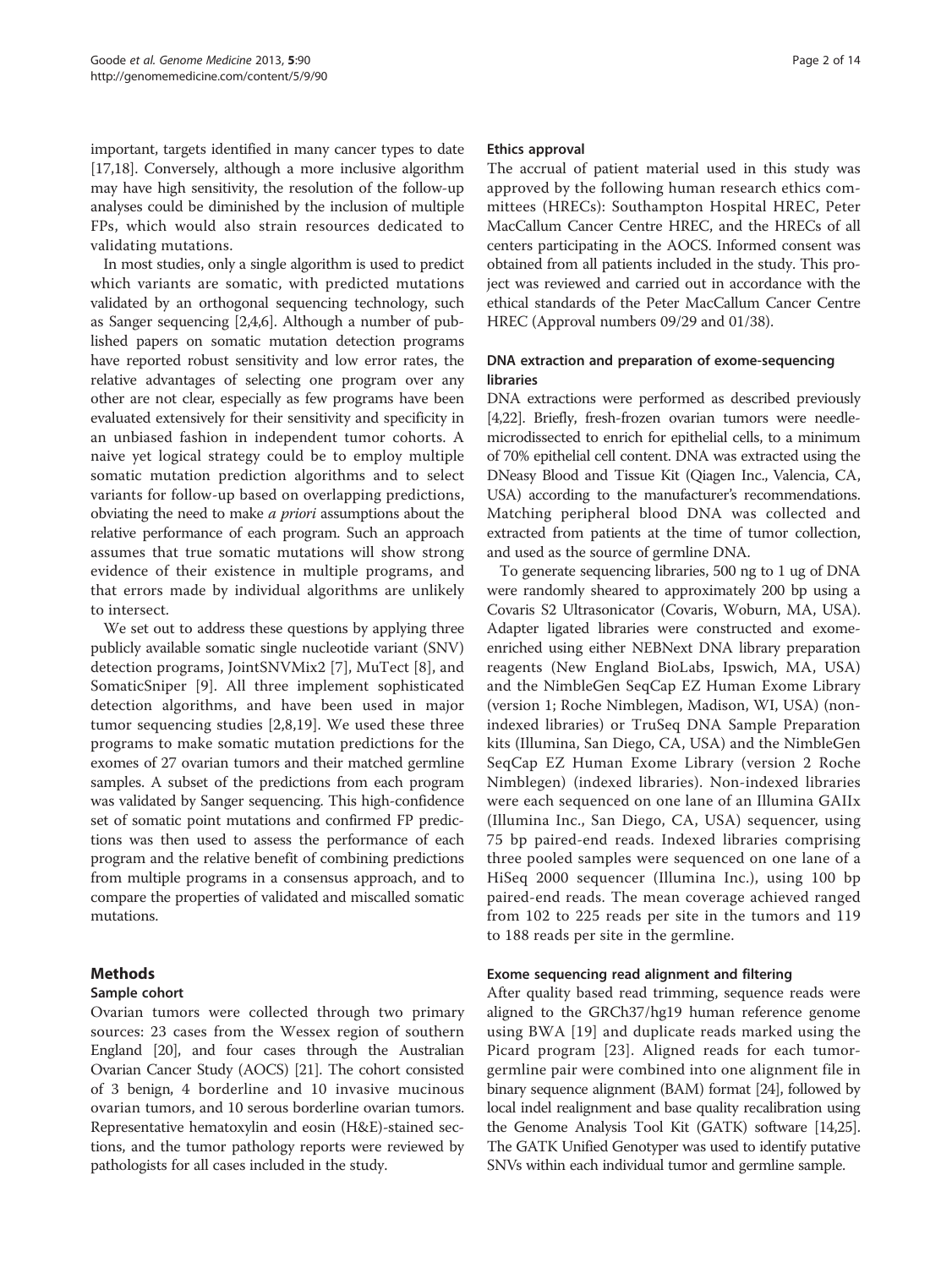#### Identification of single nucleotide somatic mutations

MuTect (version 1.0.27783) was accessed through the MuTect website at the Broad Institute [[8,26\]](#page-12-0). Because this was a development version of MuTect with limited options for setting parameters, only the default parameter set was applied, without filtering germline variants. Predictions not labeled as 'REJECT' were accepted as confident somatic mutation predictions, and considered for subsequent downstream validation and analysis steps.

JointSNVMix2 (version 0.7.5) [\[7](#page-12-0)] was accessed through the JointSNVMix project site [[27](#page-12-0)]. Model training and somatic mutation classification were performed using the 'joint sny mix two' algorithm. The default prior genotype probabilities provided in the JointSNVMix package were used for the training step. Predictions with a joint probability of having a variant in the tumor sample and no variant in the germline sample (p\_AA\_AB) of 0.9999 or greater were considered for subsequent downstream validation and analysis steps.

SomaticSniper (version 1.0.0) [\[9](#page-12-0)] was downloaded from the github project page for SomaticSniper [\[28\]](#page-12-0) 0). Somatic SNVs were predicted using the joint genotyping mode (−J option) with the default prior probability of a somatic mutation (0.01). Reads with a mapping quality of 0 were filtered prior to somatic mutation identification. Predictions with a 'somatic score' of 40 or greater were considered for subsequent downstream validation and analysis steps.

For each sample, the SAMtools mpileup tool [[24\]](#page-12-0) was used to extract data on the mapping qualities, directionality, and depth of reads that overlapped each SNV for which at least one program had made a somatic prediction. Putative somatic SNVs meeting the following criteria were considered for validation: 1) total read depth was of 8 or greater in both the tumor and matched germline; 2) mutant allele present at a frequency of 20% or greater in the tumor and 5% or greater in the matched germline; 3) mutant allele supported by read mapping in both the forward and reverse orientations (bidirectional); and 4) variant called in only one tumor (with the exception of the BRAF V600 and KRAS G12/G13 hotspot mutations, known to be frequently mutated in these tumor types), in order to eliminate alignment and germline coverage artifacts. These criteria were chosen to restrict validation to those variants within the sensitivity of Sanger sequencing, while also minimizing the inclusion of technical artifacts. For a small proportion of variants, unidirectional variants were also considered in order to provide some assessment of the value of considering only variants with bidirectional read support.

#### Sanger sequencing validation

Prior to variant validation, 25 to 50 ng of DNA from each tumor sample were whole-genome amplified (WGA) using either the Repli-g Mini Kit or Repli-g Midi Kit (Qiagen). Putative somatic SNVs were validated by conventional Sanger-based sequencing analysis of PCR products obtained from the tumor WGA DNA. Purified PCR products were directly sequenced on an ABI3130 Genetic Analyzer using BigDye Terminator (version 3.1) sequencing chemistry (both Applied Biosystems, Foster City, CA, UDA). The somatic status of all validated mutations was confirmed by sequencing WGA DNA from the matching germline sample.

#### Comparison of true positives and false positives

The R statistical software package (version 2.15) [\[29](#page-12-0)] was used to perform graphical and statistical comparisons of the data for predicted somatic mutations that were validated by Sanger sequencing (true positives; TPs) and predictions that did not validate or were germline variants (FPs).

To analyze the local sequence context around TP and FP predictions, a 100 bp region flanking each site was retrieved from the human genome (GRCh37 assembly) using version 64.37 of the Ensembl database [\[30\]](#page-12-0). Custom Perl scripts were used to assess the GC content, and the length and abundance of homopolymers flanking each site.

For each variant where validation was attempted, we counted the numbers of reads covering the variant site that were classed as uniquely mapped, multi-mapped, or mate-rescued by the XT field in the SAM file assigned by BWA. Mismatches were counted in these reads using the NM field in the SAM file.

#### Results

# Somatic mutation prediction

We obtained somatic mutation predictions for each of the 27 ovarian tumor samples using MuTect, JointSNVMix2, and SomaticSniper. The thresholds for defining a putative mutation as somatic we attempted to set to be as equivalent as possible between programs, and thus chose a somatic score of greater than 40 for SomaticSniper, and a joint genotype probability (p\_AA\_AB | p\_AA\_BB) of greater than 0.9999 for JointSNVMix2. All MuTect predictions without a 'REJECT' FILTER flag were considered in accordance with the developers' guidelines. The input for all programs was a BAM file [\[24\]](#page-12-0) with alignment data from BWA [[31\]](#page-12-0) and GATK IndelRealigner [\[14,25](#page-12-0)].

A combined total of 9,226 somatic SNV predictions were made by the three programs, with a median of 321 predictions per sample and a range of 147 to 695. There appeared to be an association between tumor grade and the number of predicted somatic mutations (Figure [1](#page-3-0)A), with invasive mucinous tumors harboring a higher number of predicted point mutations than benign or borderline tumors (Kruskal-Wallis.  $P<0.001$ ). No association was found between estimates of tumor ploidy and normal contamination (as measured by ASCAT (Allele-Specific Copy number Analysis of Tumors [[13\]](#page-12-0))) or number of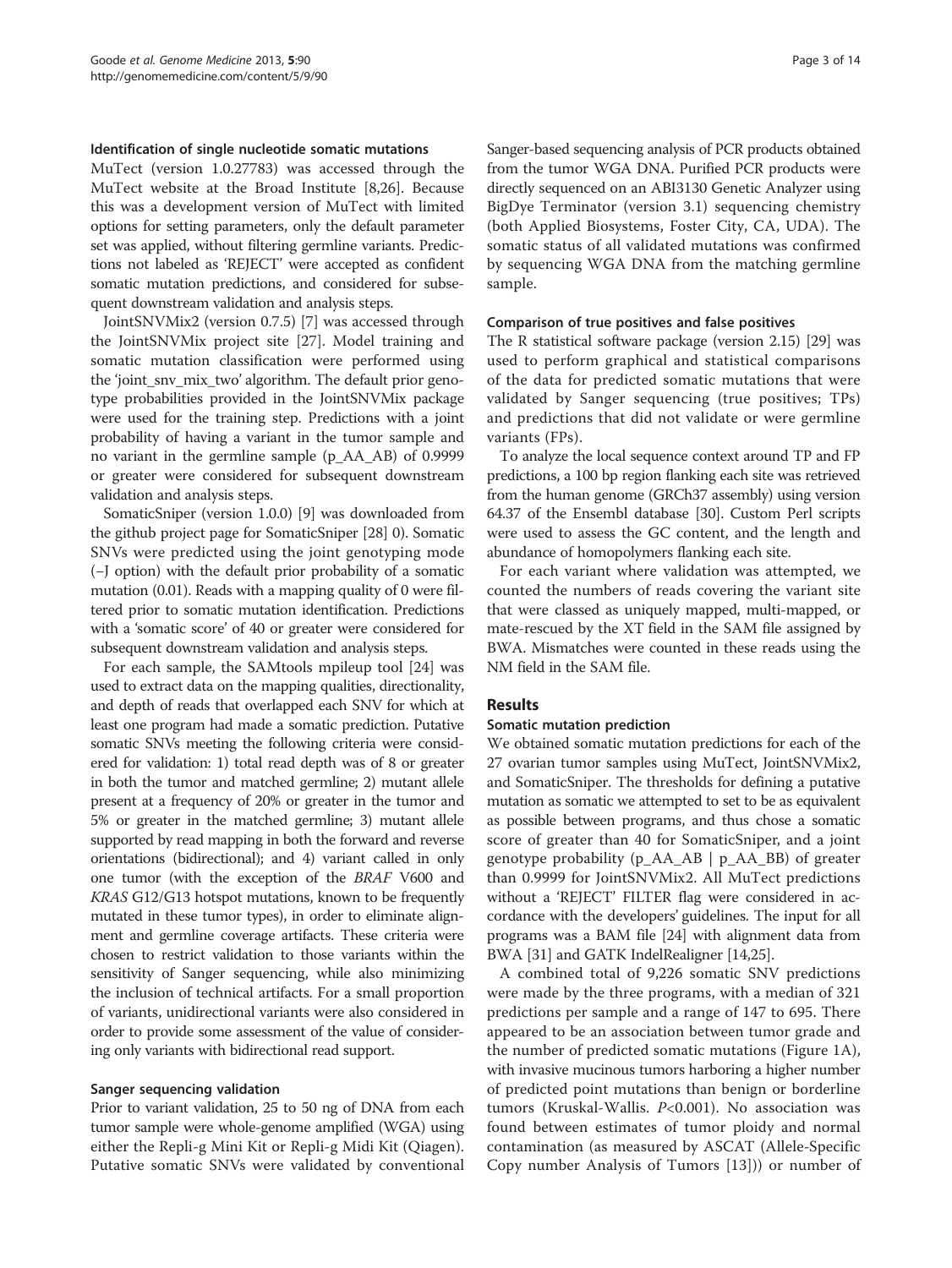<span id="page-3-0"></span>Goode et al. Genome Medicine 2013, 5:90 http://genomemedicine.com/content/5/9/90



somatic variant predictions from different algorithms. The minimum, maximum, and median numbers of predictions per 'call set' per sample are shown. The filtering criterion used for each program is indicated. (C) Non-reference allele frequency, measured as the fraction of reads in the germline samples carrying the non-reference allele, at sites predicted to be somatic variants, within each call set. Each box covers the interquartile range, with a horizontal line representing the median. Whiskers indicate the minimum and maximum values. (D) Fraction of reads carrying the non-reference allele in the tumor samples at sites predicted to be somatic variants, within each call set. Call sets were defined by the programs that made a prediction above threshold using the following programs: M. MuTect, J = JointSNVMix2, S. SomaticSniper.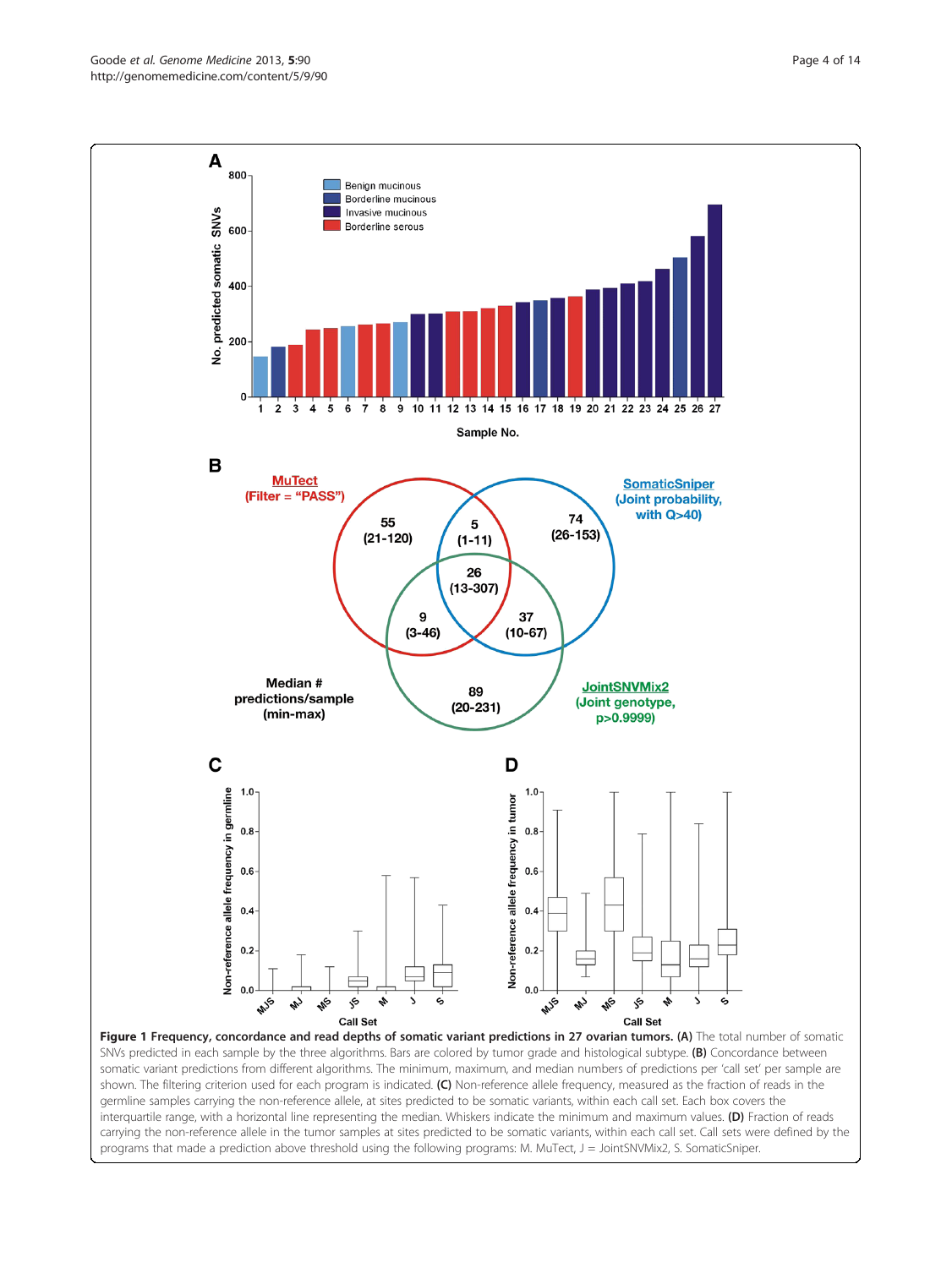predicted somatic SNVs (see Additional file [1](#page-11-0): Figure S1, Table S1, and Text S1). The proportion of non-reference reads (non-reference allele frequency; NRAF), was consistently and comparably low across samples (see Additional file [1:](#page-11-0) Figure S1C), indicating that the unfiltered mutation predictions contained significant numbers of FPs, which may be due to the somatic mutation detection algorithms included in this study not accounting adequately for tumor purity and ploidy (see Additional file [1:](#page-11-0) Text S2; see Additional file [1:](#page-11-0) Figure S12). Together, these finding suggest that the differences in the amount of somatic variation between the samples analyzed here is largely driven by biological factors. Benign tumors certainly could be anticipated to harbor fewer mutations, and similar inter-tumor variability has been reported from other studies [[2,5,6\]](#page-12-0), consistent with the notion that tumors at a more advanced stage of malignancy have acquired more mutations.

SomaticSniper and JointSNVMix2 generally predicted the most mutations per sample, with a median of 171 and 173 per sample, respectively. MuTect was more conservative, with a median of only 115 predictions per sample. However, the majority of somatic mutations predicted by any one algorithm were not confirmed by any of the other algorithms (Figure [1](#page-3-0)B). On average, the three programs agreed only on 11.5% of the somatic predictions for a given sample, while on average more than 80% of the somatic variants predicted in a single sample were identified by only one of the three programs used (see Additional file [1](#page-11-0): Figure S2A). This trend remained even after non-coding variants were discarded (see Additional file [1](#page-11-0): Figure S3). It is likely that a fraction of these program-specific predictions was accounted for by FPs. However, even if only a minority of such predictions is genuinely somatic, using only one program could potentially miss many genuine mutations.

# Comparison of the properties of mutation predictions from different algorithms

The poor consensus between the predictions made by each program may be explained in part by differences in their stringency settings; however, it is not clear how to directly normalize MuTect output to that of the other programs. Differences may also arise because of the distinct ways each program filters and processes sequencing reads between the tumor and germline samples, as all methods take into account base-calling and read-mapping accuracy measures when assigning probability to individual predictions.

To investigate further, we grouped the putative somatic mutations in all samples by the set of programs predicting a variant at that site (hereafter referred to as 'call sets') and compared the number of reads containing the reference and non-reference allele (that is, an SNV or an 'alternate'

allele) at each site in each sample where a prediction was made (Figures [1C](#page-3-0),D). The property that best discriminated between prediction sets was the frequency of reads with non-reference alleles in the germline samples. Predictions that were specific to SomaticSniper or JointSNVMix2 often fell at sites where a substantial number of reads with non-reference bases had mapped (Figure [1](#page-3-0)C). These results suggest that these two programs tolerate a larger number of non-reference alleles in the germline sample, which potentially introduces a significant number of germline variants into the call set, but such variants can be eliminated by downstream filtering on frequency of reads that do not match the reference. Conversely, MuTect is much more stringent on evidence for non-reference alleles in the germline.

Additionally, predictions made by one or two programs tended to have a lower proportion of non-reference reads (NRAF) in the tumor sample than predictions made by all three programs, for which NRAF was much higher (Figure [1D](#page-3-0)), with the exception of predictions that overlapped between MuTect and SomaticSniper. The low fraction of non-reference reads may have resulted in some sites not having sufficient allelic ratios to be predicted as putative somatic mutations by one or more algorithms, but enough support to rise above the thresholds of at least one program. Many of the differences between call sets are potentially the result of such 'borderline', low-confidence predictions. For example, the Mutect-SomaticSniper call set has a higher median NRAF than the other two-algorithm call sets because JointSNVmix2 requires higher read depths to make confident somatic mutation calls (see Additional file [1:](#page-11-0) Figure S4) and SNV calls at low-depth sites tend to have higher NRAF because a minimum number of non-reference alleles are needed to make a prediction. Total read depths in the tumor and germline samples for each call set were not consistent with differences in NRAF between groups (see Additional file [1](#page-11-0): Figures S4A-D), suggesting that NRAF is influenced by the tendencies of each program, and is not confounded by read depth thresholds.

# Validation of somatic mutation predictions Enrichment for somatic variants

Although the variant callers used in this study were designed to identify somatic SNVs, a large number of germline variants and artifacts were anticipated to be present in each call set, based on previous analyses. We enriched for somatic SNVs using a set of minimal filters applied to all predicted SNVs. Sites covered by fewer than eight reads in the tumor and the germline samples were excluded, as were SNVs for which the non-reference allele frequency was greater than 0.05 in the germline sample or less than 0.2 in the tumor sample, and also variants that were identified in more than one sample (with the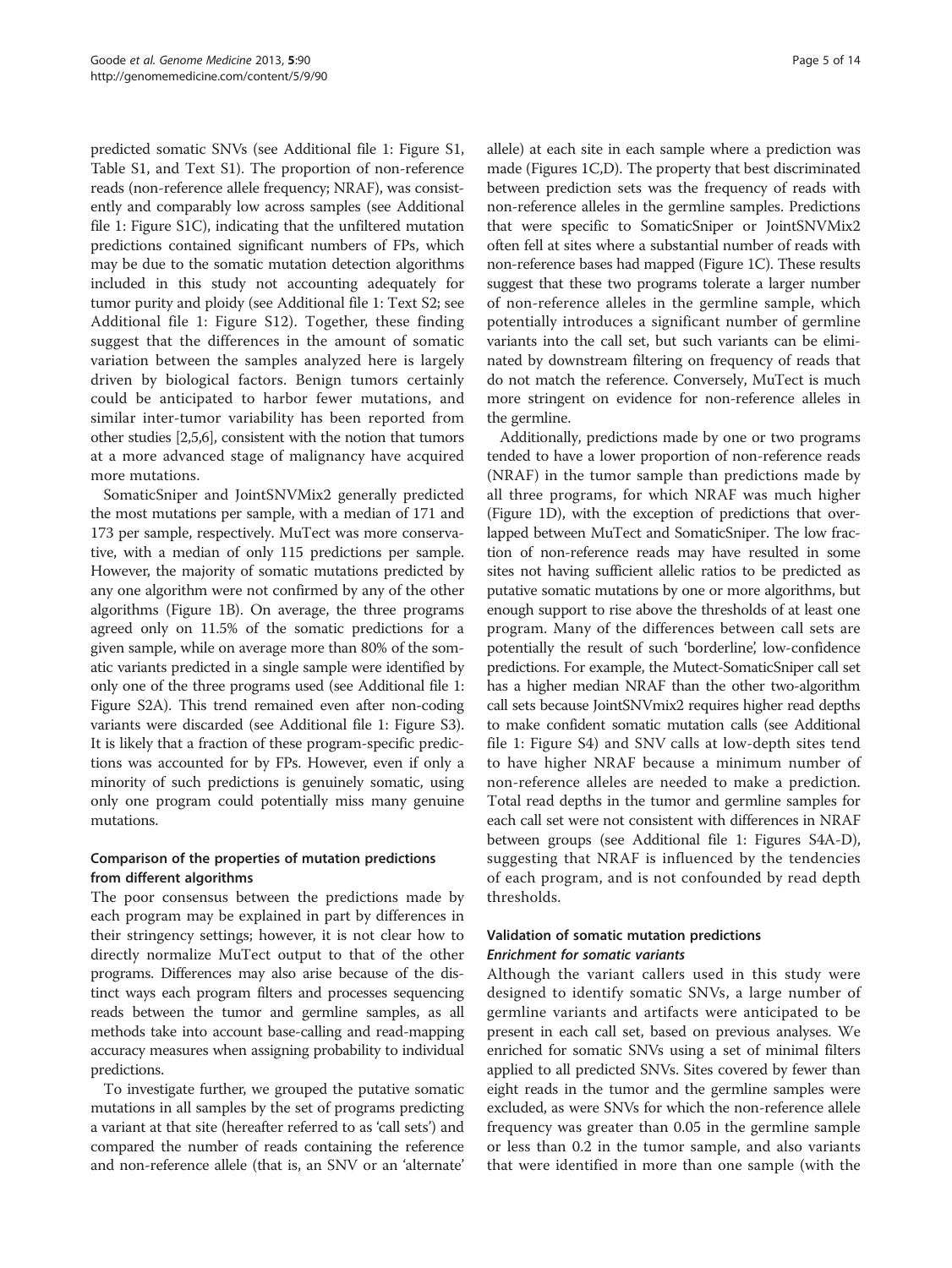exception of the KRAS and BRAF oncogenic hotspot mutations). SNVs with evidence of the non-reference allele in the germline sample have a high probability of being FPs, such as germline variants or alignment or sequencing artifacts. However, considering only variants for which non-reference alleles are completely absent in the germline could result in some true somatic variants being discarded. Thus we selected an NRAF of 0.2 or higher in the tumor samples because our chosen validation method (Sanger sequencing) lacks sufficient resolution to robustly detect SNVs below this frequency [[32](#page-12-0)].

Filtering had a disproportionate effect on the singleprogram call sets, removing 84 to 97% of the SNVs predicted by only one program, but removing less than 7% of SNVs predicted by all three programs (Table 1; see Additional file [1:](#page-11-0) Table S2). Filtering for the stated non-reference allele frequency in the tumor and germline had the greatest effect on variant numbers, indicating that the predictions unique to a single program are largely in regions with weak evidence for the presence of the non-reference allele in the tumor, and substantive evidence for the non-reference allele in the germline sample. As expected, this filtering increased the median percentage overlap in predictions for each sample (from 11.5% to 46.3%;, however, complete consensus predictions were still on average the minority of total predictions per sample (see Additional file [1:](#page-11-0) Figure S2B). We therefore anticipate the majority of the variants identified solely by a single caller to be low-confidence predictions, predominantly germline variants or sequencing and alignment artifacts.

#### Variant selection and validation

To determine what fraction of predictions in each call set were FPs, the predicted somatic SNVs were divided into call sets according to which program(s) identified them. Subsets of putative SNVs were selected from each group for validation by Sanger sequencing. The variants selected were biased towards those in coding regions, as

these are currently of the greatest clinical and scientific interest. Some non-coding variants were also investigated to obtain robust numbers in each call set; these variants demonstrated very similar call set trends and characteristics to coding variants (see Additional file [1](#page-11-0): Figures S3 and S4).

A total of 364 predicted somatic SNVs were selected (Table [2](#page-6-0)). Our aim was to assess the accuracy of somatic mutation predictions made by each program, and of the predictions in each call set as well, to determine if consensus predictions based on multiple algorithms are more reliable than those made by a single program. We calculated the positive predictive value  $(TP/(TP+FP))$  to assess specificity, and the true positive rate  $(TP)/TP+FN$ ) to estimate sensitivity.

#### Validation rates

Of the 364 predicted SNVs assessed by Sanger sequencing, 229 represented genuine somatic variants. Somatic mutations predicted by all three programs  $(n = 181)$  had the highest validation rate (98.9%) (Table [2](#page-6-0)), showing that the full consensus between three somatic mutation detection programs provides a very high-confidence list of predicted somatic mutations. This high validation rate was achieved with minimal read depth and allele frequency filtering, and no additional filtering using often-employed properties, such as bidirectionality of reads and variant quality scores. The vast majority (97%) of the variants covered only by unidirectional reads fell outside the full consensus call set (see Additional file [1](#page-11-0): Table S3), however, all four variants assessed from the full consensus call set with unidirectional read support were confirmed as genuine somatic mutations. In the full consensus call set, variants with GATK quality scores as low as 58 [\[14,25\]](#page-12-0) were also validated as somatic.

Overall, 56.4% of the somatic mutations identified by two of the programs were also validated (Table [2](#page-6-0)), although the validation rate varied from 35 to 78% according to

Table 1 Total variant calls made by each caller, pre-filtering and post-filtering out variants not suitable for validation by Sanger sequencing<sup>a</sup>

|                                                                                      | <b>MJS</b>             | MJ         | MS                   | JS          | M             |                             |                      | Total        |
|--------------------------------------------------------------------------------------|------------------------|------------|----------------------|-------------|---------------|-----------------------------|----------------------|--------------|
| All SNVs predicted, n (% of all variants) <sup>b</sup>                               | (483 (16.1%) 83 (0.9%) |            | 462 (5.0%)           | 298 (3.2%)  | 1,756 (19.0%) | 2,387 (25.9%) 2,757 (29.9%) |                      | 9,226        |
| SNVs suitable for validation (% of all<br>SNVs suitable for validation) <sup>c</sup> | 1385 (54.4%)           | 16 (0.6%)  | 370 (14.5%)          | 57 (2.2%)   | 279 (11.0%)   | 80 (3.1%)                   | 360 (14.1%)          | 2,547        |
| Average number (range) of filtered<br>SNVs per sample                                | 51.3                   | 0.6        | 13.7                 |             | 10.3          | 3.0                         | 13.3                 | 94.3         |
|                                                                                      | (1 to 246)             | (0 to 6)   | $(5 \text{ to } 42)$ | (0 to 11)   | (3 to 33)     | (0 to 23)                   | $(5 \text{ to } 25)$ | (38 to 321)  |
| Number (%) of SNVs that could not be<br>used for validation                          | 98 (6.6%)              | 67 (80.7%) | 92 (19.9%)           | 241 (80.9%) | 1477 (84.1%)  | 2307 (96.6%)                | 2397 (86.9%)         | 6679 (86.9%) |

Abbreviations: J. JointSNVMix2; JS, JointSNVMix2 + SomaticSniper; M, MuTect, MJ, MuTect + JointSNVMix2; MJS, MuTect + JointSNVMix2; + SomaticSniper; MS, MuTect + SomaticSniper; NRAF, non-reference allele frequency; S, SomaticSniper; SNV, single nucleotide variant.

<sup>a</sup>Call sets are identified as described in Figure [1](#page-3-0).<br>**bProdicted variants were filtered on the basis of** 

<sup>b</sup>Predicted variants were filtered on the basis of read depth and NRAF, as described in the text.

<sup>c</sup>'Suitable for validation' means evidence for SNV met criteria for validation by Sanger sequencing (tumor NRAF ≥0.2, germline NRAF ≤0.05 and ≥8 reads in both samples.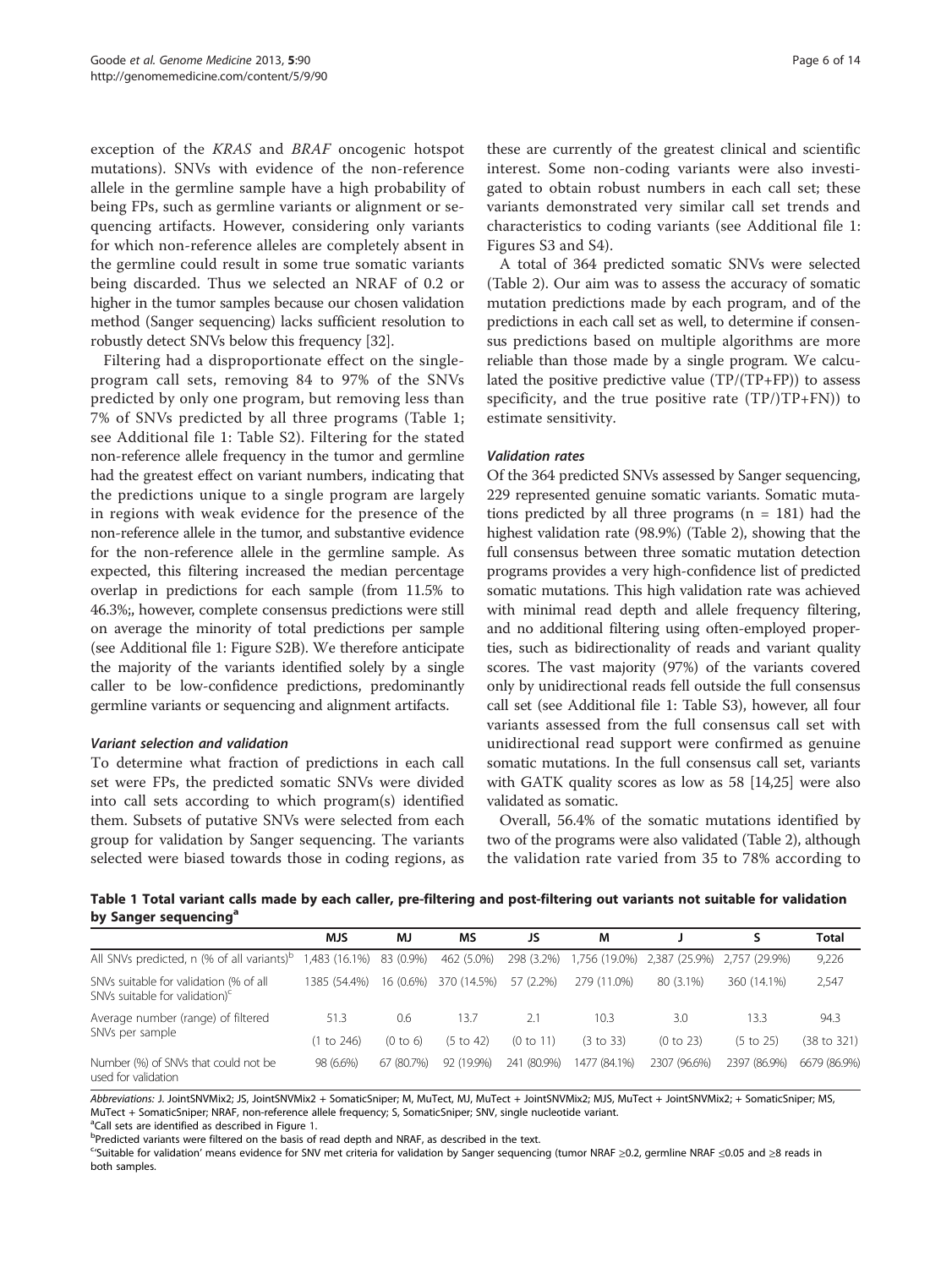<span id="page-6-0"></span>

|  | Table 2 Validation results by call set |  |  |  |  |
|--|----------------------------------------|--|--|--|--|
|--|----------------------------------------|--|--|--|--|

|                                               | <b>MJS</b>  | MJ        | ΜS         | JS         | М         |            |            | Overall     |
|-----------------------------------------------|-------------|-----------|------------|------------|-----------|------------|------------|-------------|
| Variants assessed <sup>®</sup>                | 181         |           | 37         | 28         | 31        | 26         | 48         | 364         |
| True positives <sup>D</sup> (% true positive) | 179 (98.9%) | 5 (38.5%) | 29 (78.4%) | 10 (35.7%) | 4 (12.9%) | $1(3.8\%)$ | $1(2.1\%)$ | 229 (62.9%) |
| Germline <sup>c</sup>                         |             |           |            |            |           |            |            | 39          |
| Did not validate <sup>c</sup>                 |             |           |            | 15         |           |            | 36         | -97         |

Abbreviations: J, JointSNVMix2; JS, JointSNVMix2 + SomaticSniper; M, MuTect, MJ, MuTect + JointSNVMix2; MJS, MuTect + JointSNVMix2; + SomaticSniper; MS, MuTect + SomaticSniper; NRAF, non-reference allele frequency; S, SomaticSniper; SNV, single nucleotide variant.

<sup>a</sup>Number of sites that were successfully amplified and Sanger sequenced.

<sup>b</sup>Indicates the number of SNVs that were confirmed as somatic.

c False-positive SNVs were either detected in the matched germline (normal) sample ('Germline') or did not validate in the tumor sample ('Did not validate').

which two programs were considered. Predictions that overlapped between MuTect and one other program were more accurate than those found by the intersection of JointSNVMix2 and SomaticSniper predictions. Conspicuously, variants in the overlap of MuTect and SomaticSniper, where 78.4% of variants represented genuine somatic SNVs, had notably lower average read depths compared with variants called by JointSNVMix2 (see Additional file [1](#page-11-0): Figure S4). This more stringent requirement for read depth probably contributes to high-quality, true somatic variants with lower read coverage being discarded by JointSNVMix2, shifting them from the full consensus call set to the MuTect-SomaticSniper partial-consensus call set (see Additional file [1](#page-11-0): Table S5). Predictions made by two programs had a much higher validation rate than those made by a single program alone; only 6 of 105 (5.7%) SNVs predicted by one program could be validated (Table 2), indicating that predictions that are not supported by multiple programs are largely artifactual. The level of normal contamination was observed to affect both FP and TP rates, both of which improved as tumor purity increased, largely due to improved ascertainment of TPs as a result of reduced normal contamination (see Additional file [1:](#page-11-0) Figure S1D).

MuTect and SomaticSniper had comparable sensitivity in our dataset, as they both found approximately the same proportion of the 229 TP mutations that were ultimately confirmed, while the sensitivity of JointSNVMix2 was 10% lower (Table 3). MuTect showed the highest specificity (82.8%), as it had 4% and 8% higher specificity than SomaticSniper and JointSNVMix2, respectively, for the putative somatic SNVs selected for validation (Table 3), when predictions were combined across call sets. However, the performance of a given program will depend on the arbitrary threshold chosen for accepting a prediction.

Although variants predicted by all three algorithms had the highest specificity (Table 3), 46% of the filtered variants fell outside of the three-program consensus, and the overall validation rate for variants detected by fewer than three programs was greater than 25%. Thus, considering only consensus predictions will miss a considerable number of genuine somatic SNVs. This demonstrates how

improved accuracy in somatic mutation prediction can have costs in terms of limited detection sensitivity, suggesting that thresholds need to be tuned to strike a balance between specificity and sensitivity. For example, the specificity of predictions made by at least two or more programs was superior to that of any one program alone, without the same reduction in sensitivity seen in the full consensus set (Table 3).

#### Distinguishing false positives from true positives

TP variants identified by one program alone may not be readily distinguishable from FPs, and therefore it is of questionable value to pursue such variants. Given that follow-up validation of predicted variants by Sanger sequencing is labor-intensive and expensive [[32\]](#page-12-0), a robust set of criteria for prioritizing putative point mutations for validation, particularly those lacking consensus between prediction algorithms, would be of great benefit. To this end, we analyzed the validation cohort in more detail to identify factors distinguishing TPs from FPs. We focused on properties that measure variant representation, base quality, and sequence and mapping contexts. These metrics were reported by SAMtools mpileup and BWA, and thus were measured in a consistent fashion for all predictions, independently of what was reported by the three programs

#### Table 3 Summary of validation results by program and combination of programs

| Call set                 | <b>Specificity</b> | Sensitivity        |
|--------------------------|--------------------|--------------------|
| MuTect                   | 82.8% <sup>a</sup> | 94.8%b             |
| JointSNVMix2             | 78.6% <sup>a</sup> | 85.2%b             |
| SomaticSniper            | 74.5% <sup>a</sup> | 95.6%              |
| Consensus of 3 programs  | 98.9% <sup>c</sup> | 78.2% <sup>d</sup> |
| Consensus of 2+ programs | 86.1%              | 97.4% <sup>d</sup> |
| All variants             | 38.6% <sup>c</sup> | 100% <sup>d</sup>  |

Abbreviations: TP, true positive.

<sup>a</sup>Number of TPs predicted by program/all predictions by program for which validation was attempted.

**b**Number of TPs predicted by program/all TPs.

<sup>c</sup>Number of TPs predicted in the group/all predictions by program for which validation was attempted.

dNumber of TPs predicted in the group/all TPs.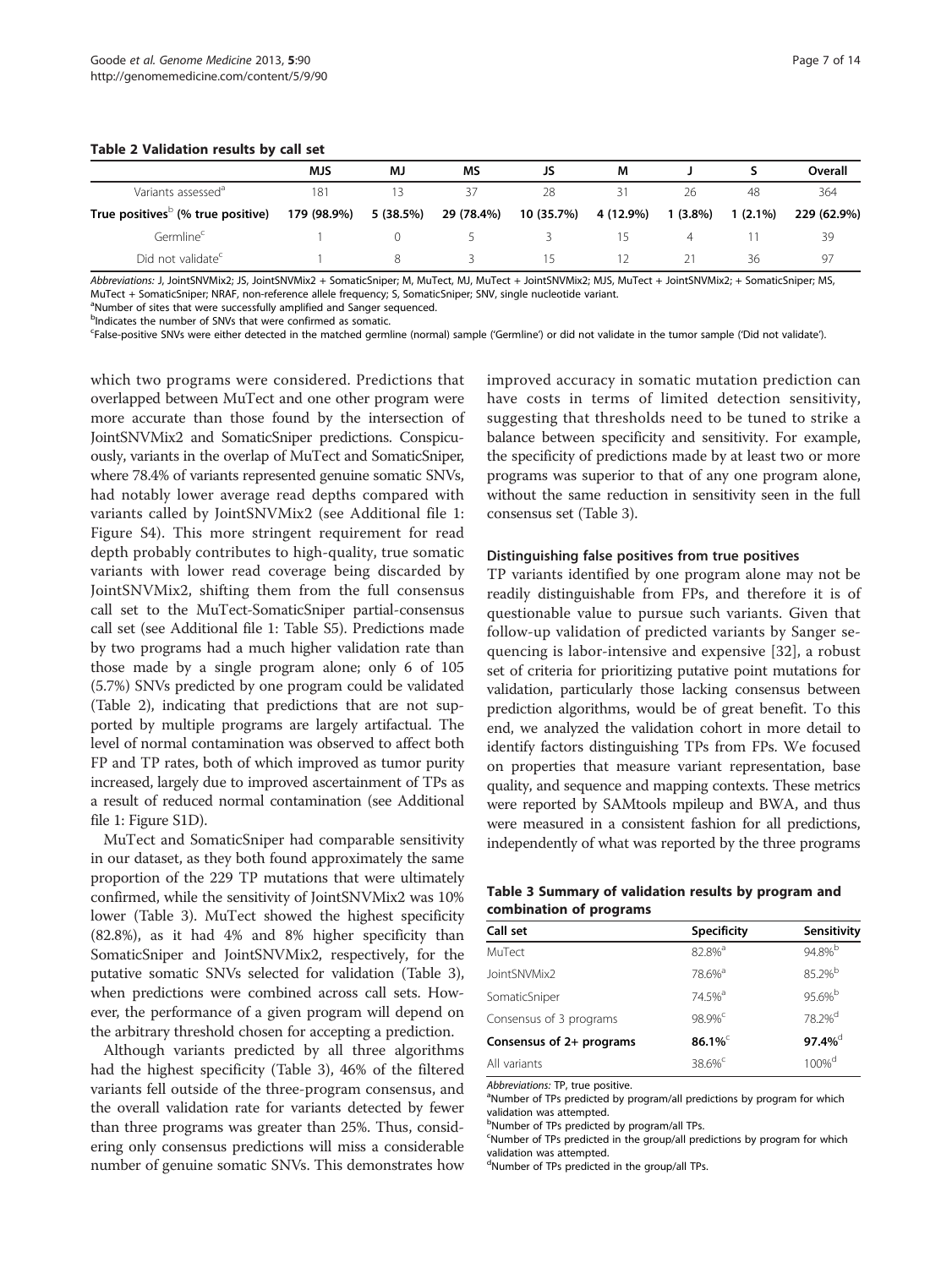<span id="page-7-0"></span>used. Although over a dozen unique properties were examined (see Additional file [1:](#page-11-0) Text S3; see Additional file [1](#page-11-0): Table S4) we focused on two that were found to correlate strongly with validation status: sequencing coverage and read-mapping statistics.

# Sequence coverage and allele frequencies

Sequence coverage was a major indicator of the accuracy of a predicted mutation. FP somatic mutation predictions had significantly lower total read depth, in both the tumor and the germline sample (Table 4; Figure [2A](#page-8-0); see Additional file [1](#page-11-0): Figures S6 and S7A). This discrepancy was seen in both alleles, and was conserved within the set of nonconsensus predictions (see Additional file [1](#page-11-0): Figure S7A). Another factor that correlated strongly with validation status was the non-reference allele frequency in the tumor sample, which showed differences between FPs and TPs (Table 4; see Additional file [1:](#page-11-0) Figure S6B and S7B), pointing to the relative proportion of alleles as another key metric in estimating the confidence of a somatic mutation prediction.

# Read mapping

Errors produced by inaccurate mapping and the misalignment of short sequencing reads can create the appearance of apparent sequence variants that do not actually exist [[14,33\]](#page-12-0). To investigate the extent to which this effect contributed to FPs in our validation set, data on the number of unique mapping reads and on the number of reads mapping to repeat regions were extracted from the mpileup files for each sample. On average, FP mutations had a lower fraction of uniquely mapping reads than did genuine

somatic SNVs (Table 4, Figure [2](#page-8-0)B). Thus, inaccurate or incorrect read mapping is a likely source of the FPs in our dataset. This association was stronger for somatic SNVs that did not validate (DNV) in the tumor sample, where 61.8% of SNVs had less than 99% of their reads map uniquely, compared with 73/229 (31.8%) of the validated SNVs (Fisher exact test;  $P<6.8 \times 10^{-7}$ ), than it was for SNVs that were also found in the germline sample ('Germline') where only 18/39 SNVs had <99% uniquely mapped reads (46.2%; Fisher exact test  $P = 0.09$ ).

One method used by the BWA alignment process to establish the correct location of an ambiguously mapping read is to attempt alignment within a limited region defined by the mapping location of the other read in the mate pair [[31](#page-12-0)]. Such 'mate-rescued' reads made up a significantly higher proportion of the reads for the SNVs that did not validate, compared with the genuine somatic SNVs (Table 4, Figure [2C](#page-8-0)). This trend was stronger in the DNV predictions, as 46.4% of SNVs in that category had more than 5% of their reads mapped using mate-pair rescue, compared with 4.4% of validated SNVs (Fisher exact test.  $P<2.2 \times 10^{-16}$ ), while 23.1% of predicted SNVs in the 'Germline' category had greater than 5% mate-rescued reads (Fisher exact test,  $P = 0.0038$ ). It appears the process of mate- escue can falsely generate sites that differ from the reference sequence, perhaps by forcing misalignment of reads as a result of constraints introduced by the mapped location of their mate pair.

Reads from common sequence repeats are often difficult to map uniquely, given the numerous potential highscoring matches such reads can have. FP SNVs were more likely than validated variants to have reads that

| Table 4 Sequencing coverage and read-mapping quality features for true-positive and false-positive predictions |  |  |  |
|----------------------------------------------------------------------------------------------------------------|--|--|--|
|----------------------------------------------------------------------------------------------------------------|--|--|--|

| Feature                                                   | All TPs <sup>a</sup> | All FPs <sup>b</sup>           | <b>DNV<sup>c</sup></b>        | Germline <sup>d</sup>        |
|-----------------------------------------------------------|----------------------|--------------------------------|-------------------------------|------------------------------|
| Median read depth                                         |                      |                                |                               |                              |
| Germline                                                  | 105                  | $25^h$                         | 28 <sup>h</sup>               | $12^{9}$                     |
| Tumor                                                     | 94                   | 20 <sup>h</sup>                | 21 <sup>9</sup>               | 19 <sup>9</sup>              |
| Mean non-reference allele frequency                       |                      |                                |                               |                              |
| Germline                                                  | 0.08%                | $1.4\%$ <sup>9</sup>           | 1.27% <sup>9</sup>            | $1.77\%$ <sup>9</sup>        |
| Tumor                                                     | 43.10%               | $30.9\%$ <sup>h</sup>          | 27.3%h                        | 39.80%                       |
| Mean percentage uniquely mapped reads                     | 97.10%               | 85.3% <sup>t</sup>             | 83.7% <sup>t</sup>            | 89.30%                       |
| Fraction of SNVs with <95% reads mapping uniquely         | 8.3% (19/229)        | $52.2\%$ <sup>h</sup> (71/136) | 57.7% <sup>h</sup> (56/97)    | 38.4% <sup>f</sup> (15/39)   |
| Fraction of predicted SNVs with >5% of reads mate-rescued | 4.4% (10/229)        | 39.7% <sup>h</sup> (54/136)    | $46.3\%$ <sup>h</sup> (45/97) | $23.1\%$ <sup>e</sup> (9/39) |
| Mean percentage of reads mapped to multiple locations     | 1.90%                | $4.7%$ <sup>e</sup>            | 4.40%                         | $5.5\%$ <sup>†</sup>         |

Abbreviations: DNV, Did not validate; FP, false positive; J, JointSNVMix2; JS, JointSNVMix2 + SomaticSniper; M, MuTect, MJ, MuTect + JointSNVMix2; MJS, MuTect + JointSNVMix2; + SomaticSniper; MS, MuTect + SomaticSniper; NRAF, non-reference allele frequency; S, SomaticSniper; SNV, single nucleotide variant.; TP, true positive.

a'Includes all SNVs that validated in the tumor sample.

<sup>b</sup>Combined value for these two categories of FPs.

 $c$  Indicates SNVs that were not confirmed in the tumor sample.

<sup>d</sup>Indicates SNVs that were also detected in the matched germline.

Significance was tested using Wilcoxon rank-sum test for continuous variables and Fisher's exact test for fraction of reads mapping uniquely/by mate-pair rescue/ to multiple locations: :<sup>e</sup>P<0.05;  ${}^{f}P$  <1 × 10<sup>-5</sup>;  ${}^{g}P$  <1 × 10<sup>-10</sup><sub>iii</sub><sup>h</sup>P <1 × 10<sup>-15</sup>.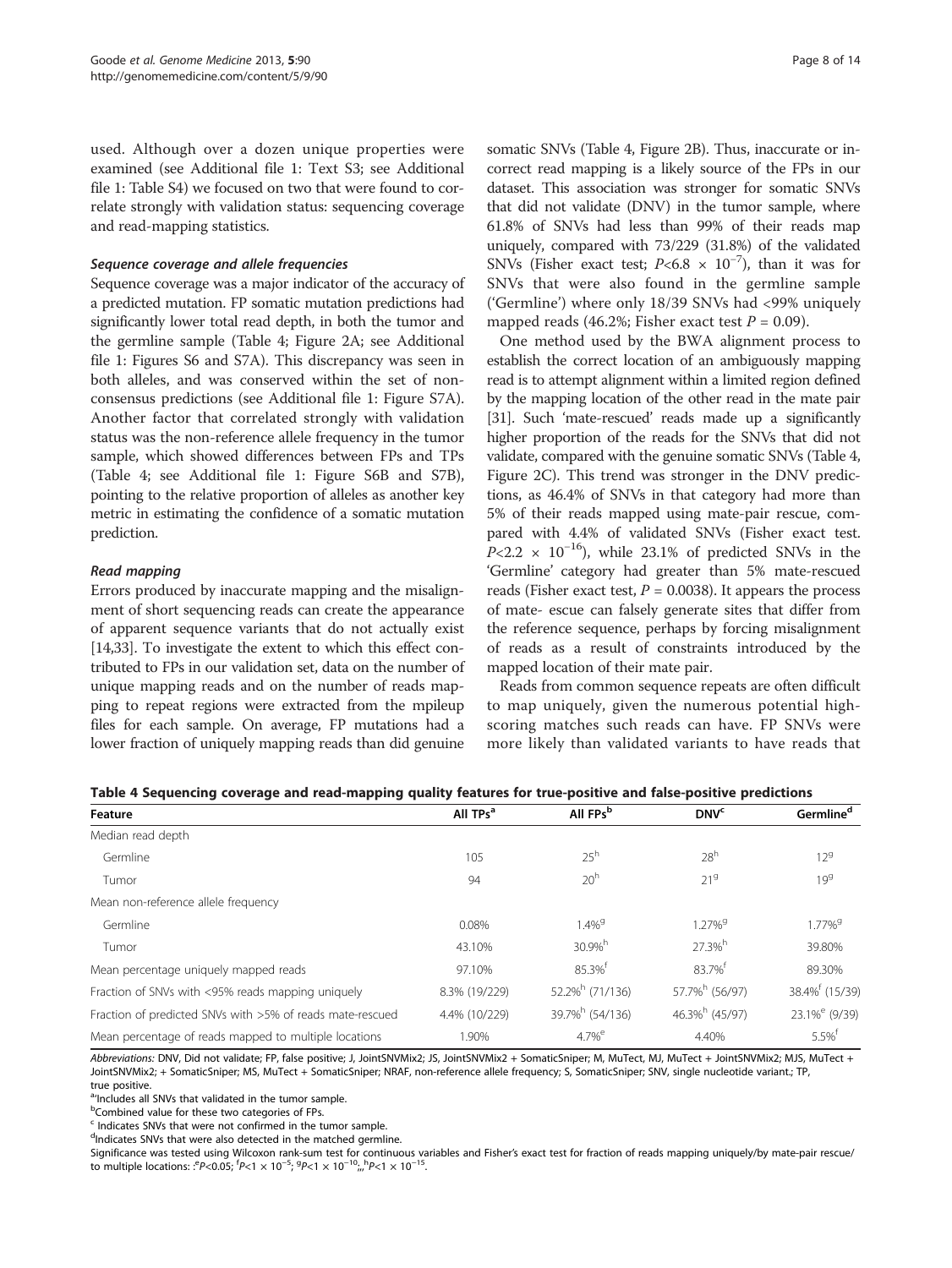mapped to multiple locations, but in contrast to uniquely mapping reads, this effect was strongest for SNVs in the 'Germline' category (Table [4](#page-7-0); see Additional file [1](#page-11-0): Figure S8), pointing to possible differences in the underlying causes of these two different classes of FPs. Misalignment of non-unique reads could lead to apparent FPs in the tumor sample, while SNVs may be missed in the germline samples if reads are being titrated away by mismapping to similar sequences elsewhere in the genome. The latter effect could be particularly pronounced when a read maps equally well to two locations in the

genome, as BWA and other read mappers randomly map such reads to one of the two locations [\[31\]](#page-12-0).

#### Additional filtering of partial-consensus predictions

The accuracy of predictions lacking full consensus between programs is often low (2 to 36%, excluding the MuTect-SomaticSniper call set), but ignoring these SNVs could result in potentially important genuine somatic mutations being discarded. Although many factors that differ between TPs and FPs can be found, identifying filters that can be readily implemented by researchers to significantly

<span id="page-8-0"></span>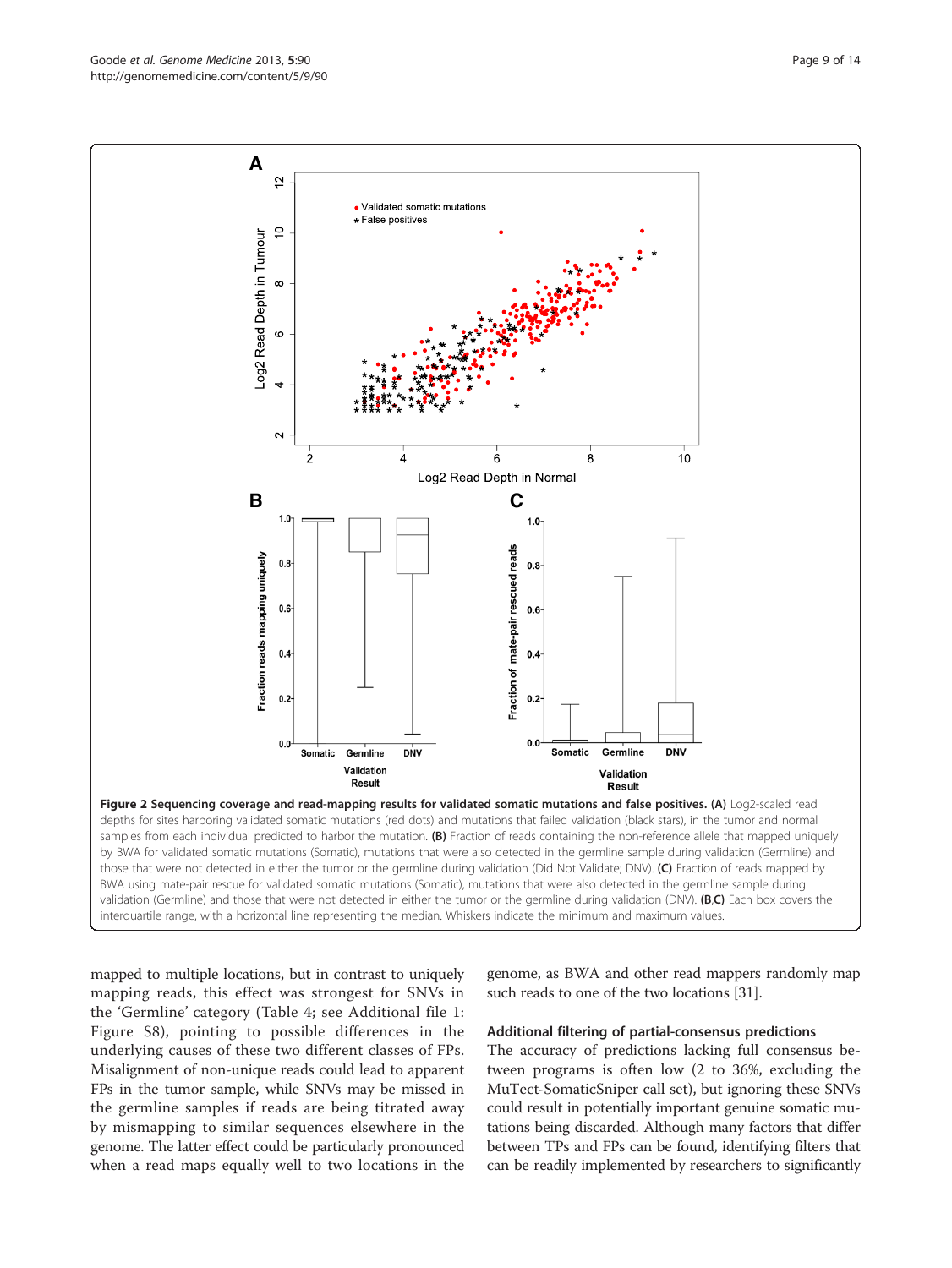<span id="page-9-0"></span>enrich for TPs without sacrificing sensitivity is complex. Because FP calls arise for a variety of technical and biological reasons, as well as stochastically, no single feature or simple agglomeration of features is able to separate 100% of TPs from FPs. However, the validation rates from the two-caller overlaps are sufficient to warrant investigation as to whether further filtering and selection can enrich for TPs within these groups.

We tested the effects on the initial (base) validation rate and loss of TP variants in applying additional filtering parameters based on thresholds for sequencing coverage, non-reference allele frequency, and mate-rescued reads. These variants were selected based on their strong association with validation status (Table [4](#page-7-0)), and threshold values that best optimized discrimination of TPs from FP predictions were applied to the partial-consensus and no-consensus call sets.

The single filter that best enriched for TPs was percentage of reads mapped using mate-pair rescue. Simply removing SNVs for which 7% or more of the mapped reads were mate-rescued increased the validation rate in the lower confidence prediction groups from 27% to 38% without eliminating any TPs (Table 5). Decreasing the germline non-reference allele frequency from less than or equal to 0.05 to less than or equal to 0.02 also increased the validation rate with a low effect on TPs (Table 5). Other metrics were not as effective. Increasing the minimum read depth in the tumor and germline from 8 to 10 reads resulted in a 5% increase in the validation rate, but at a cost of 10% of TPs. Further increases in read depth thresholds rapidly escalated the TP dropout rate (see Additional file [1](#page-11-0): Table S5). Increasing the minimum tumor non-reference allele frequency was explored, but

was also found to excessively penalize TPs (see Additional file [1](#page-11-0): Table S5). Filtering variants based on whether they were represented by bidirectional reads was also explored, but found to have little effect on the validation rate (see Additional file [1](#page-11-0): Table S5).

We also examined the value of increasing the overlap between the original three programs by lowering the stringency of the parameters used for the initial call sets, thereby including some variants that were initially discarded by the third program. A large proportion of the SNVs identified by two programs at or above our initial thresholds was in fact also detected by the third program, but below threshold. Although this approach significantly increased the validation rate from 27% to 63%, the effect on TP dropout was also significant (34%) (see Additional file [1](#page-11-0): Table S6).

Based on our findings, a simple approach for improving the reliability of lower confidence somatic mutations would be to implement an additional program. GATK Unified Genotyper [\[14,25\]](#page-12-0) is optimized for variant calling on individual or pooled samples; however, it can be (and regularly is) used to find somatic mutations, by comparing the set of confident variant predictions between a tumor sample and its matched germline control. Taking the consensus between GATK predictions and one or two of MuTect, JointSNVMix2, and SomaticSniper increased the overall specificity in these lower confidence groups from 27% to 42%, while discarding only two TPs (Table 5). In combination, consensus with GATK Unified Genotyper and mate-pair rescue read filtering increased specificity to 55%. Additionally, requiring a minimum read depth of 10 in both the tumor and germline further increased specificity to 66%, but this gain must be weighed against the 14%

|                                                       | Validation rate <sup>a</sup>   |                           |              | TP dropout rate <sup>d</sup> |  |
|-------------------------------------------------------|--------------------------------|---------------------------|--------------|------------------------------|--|
|                                                       | Partial consensus <sup>b</sup> | No consensus <sup>c</sup> | Overall      |                              |  |
| Base validation rate <sup>e</sup>                     | 44/78 (56%)                    | 6/105(6%)                 | 50/183 (27%) |                              |  |
| Percentage of mate-rescued reads <7% <sup>t</sup>     | 44/64 (64%)                    | 6/69(9%)                  | 50/133 (38%) | 0%                           |  |
| $RD > 10$ (tumor and germline) <sup>9</sup>           | 40/68 (59%)                    | 5/72(7%)                  | 45/140 (32%) | 10%                          |  |
| Germline non-reference allele frequency $\leq 0.02^h$ | 42/65 (65%)                    | 6/75(8%)                  | 48/140 (34%) | 4%                           |  |
| GATK prediction for SNV in tumor                      | 43/66 (66%)                    | 5/47 (11%)                | 48/113 (42%) | 4%                           |  |
| GATK + mate-rescued                                   | 43/56 (77%)                    | 5/31 (16%)                | 48/87 (55%)  | 4%                           |  |
| $GATK + mate-rescued + RD > 10$                       | 39/46 (85%)                    | 4/19 (21%)                | 43/65 (66%)  | 14%                          |  |

| Table 5 Additional filtering improved specificity of predictions lacking full consensus |  |  |  |  |  |
|-----------------------------------------------------------------------------------------|--|--|--|--|--|
|-----------------------------------------------------------------------------------------|--|--|--|--|--|

Abbreviations: RD, read depth; SNV, single nucleotide variant; TP, true positive.

Validation rate = TPs/total SNVs assessed.

<sup>b</sup>Partial-consensus predictions (made by two programs).

<sup>c</sup>No consensus predictions (made by only one program).

<sup>d</sup>Percentage of TPs that would be discarded if the indicated set of filters was applied, that is, loss in sensitivity.

e<br>Refers to specificity prior to filtering.

f Filtering on percentage of reads made from mate-pair rescue.

<sup>g</sup>Filtering on RD increased from 8 to 10 in tumor and germline.

h<br>Non-reference allele frequencies in germline decreased from ≤0.05 to ≤0.02.<br>Filtering SNVs predicted in the tumor but not the germline by GATK Unified

Filtering SNVs predicted in the tumor but not the germline by GATK Unified Genotyper.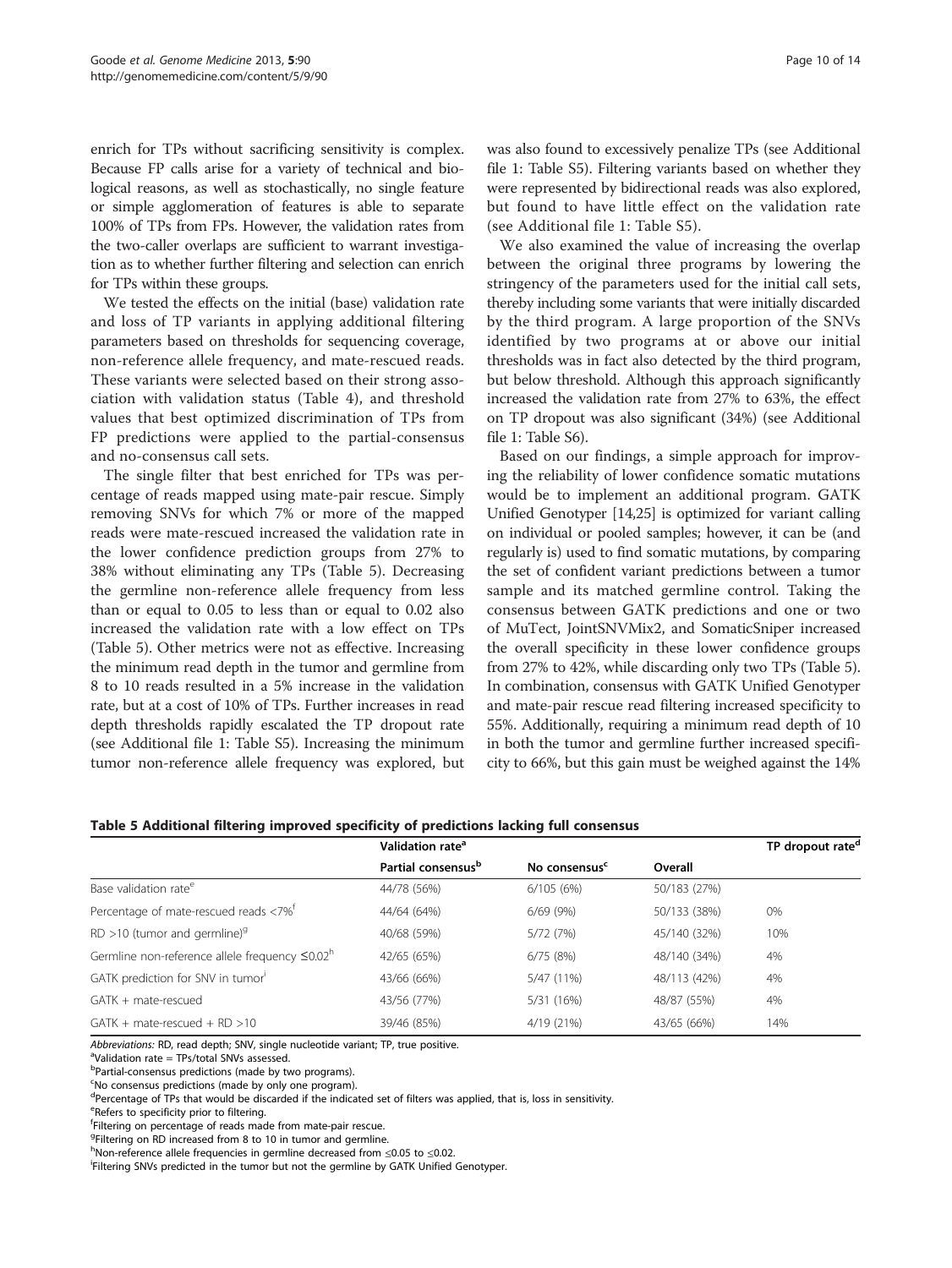loss in sensitivity that resulted from applying these filters (Table [5](#page-9-0)). The results of additional filtering on each call set are provided (see Additional file [1:](#page-11-0) Table S5).

# **Discussion**

We have presented here an easily implemented but highly effective strategy for enriching true somatic SNVs in exome-sequencing data, using consensus between multiple somatic mutation prediction algorithms. Our validation data demonstrates how a consensus approach greatly improves specificity while preserving high sensitivity. Such an approach can provide guidelines for the interpretation and prioritization of predicted somatic variation from matched tumor-germline exome-sequencing data for downstream validation studies (Table 6).

The way this consensus approach should be applied will ultimately rest on the particular needs and aims of a given project. For example, in a clinical setting, where the priority is for maximum accuracy, simply taking the complete consensus set of variants might be sufficient. By contrast, the benefits of improved sensitivity may outweigh the burden of extra validation in certain contexts. In addition, a longer list of mutations increases power when searching for the enrichment of mutations in genes or pathways [\[16\]](#page-12-0), and thus in such situations it may be better to consider variants with incomplete consensus.

Clearly, complete consensus between three somatic mutation prediction programs provides a very high-confidence set of predicted mutations. Conversely, predictions made by a single program, and not replicated by another, could be considered FPs, unless there is a compelling biological reason to pursue validation. For variants with partial consensus, further value can be derived from these calls by considering additional characteristics. The three programs used here were selected because they are widely used in the cancer MPS community, and use distinct detection algorithms, but any combination of programs should lead to improved somatic mutation detection. Consistent with our findings, requiring consensus with additional prediction algorithms improved specificity, while minimizing the loss of TPs.

Introducing additional filtering based on read-mapping statistics further improved specificity without reducing sensitivity, in particular with filters based on the fraction

of reads that were mate-pair rescued. This is, to our knowledge, the first report linking the often-used process of read mapping by mate-pair rescue as a source of FP variant calls in MPS. Although filtering on read depth can provide minor improvements to the TP rate, the cost in sensitivity may be substantial. Likewise, the effects of sample purity and ploidy need to be considered when filtering predictions having low frequencies of nonreference reads. TP rates could be raised further by increasing the stringency of filtering on evidence for the non-reference allele in the germline, and by filtering germline SNVs using public resources such as the Exome Variant Server [\[34\]](#page-12-0) and the 1000 Genomes database [[35](#page-12-0)]. Such filtering was not performed here, as the aim was to assess the raw output from the somatic variant prediction algorithms.

Our findings show how applying just a few simple heuristic filters dramatically improves discrimination between tPs and FPs for partial-consensus predictions, suggesting a means by which somatic point mutation prediction algorithms could be further improved. More sophisticated somatic mutation filtering methods do exist, and could be used to improve classification further. For example, Ding et al. showed that applying machine learning algorithms based on predictive discriminative approaches to a set of 106 features based on sequencing metrics significantly improved on existing methods of somatic mutation detection [\[36\]](#page-13-0). Similarly, Lower et al. used a scheme based on sequencing of control samples in duplicate, and applied a random-forest classifier based on the output of three somatic mutation prediction programs (including one of those used here, SomaticSniper) to develop a falsediscovery rate (FDR) measurement that they showed can be used to enrich for true somatic variants [[37](#page-13-0)]. However, these approaches rely on generating extra, redundant sequencing and/or complex implementation of advanced algorithms, which may be beyond the means of some laboratories, and might hamper retrospective study of existing data. By contrast, obtaining a consensus set of predictions can be quickly and easily implemented using currently available software. This approach avoids the need for complex, highly specialized software or the generation of additional datasets, and provides specificity and sensitivity suitable for most purposes. Indeed, most of the 'low-FDR' mutations validated by Lower *et al.* were

Table 6 Recommendations for applying consensus results to somatic mutation predictions

| <b>Prediction set</b> | <b>Recommendations</b>                                                                                                                                                                 |  |  |  |  |
|-----------------------|----------------------------------------------------------------------------------------------------------------------------------------------------------------------------------------|--|--|--|--|
| Consensus             | Accurate, high-confidence predictions suitable for further analysis                                                                                                                    |  |  |  |  |
| Partial consensus     | Roughly equal numbers of genuine somatic mutations and false positives. Utility dependent on need to<br>maximize sensitivity. Further filtering can be performed to improve confidence |  |  |  |  |
| No consensus          | Largely false positives; may be disregarded unless compelling biological interest exists. Explore using<br>high-confidence list of variants from consensus                             |  |  |  |  |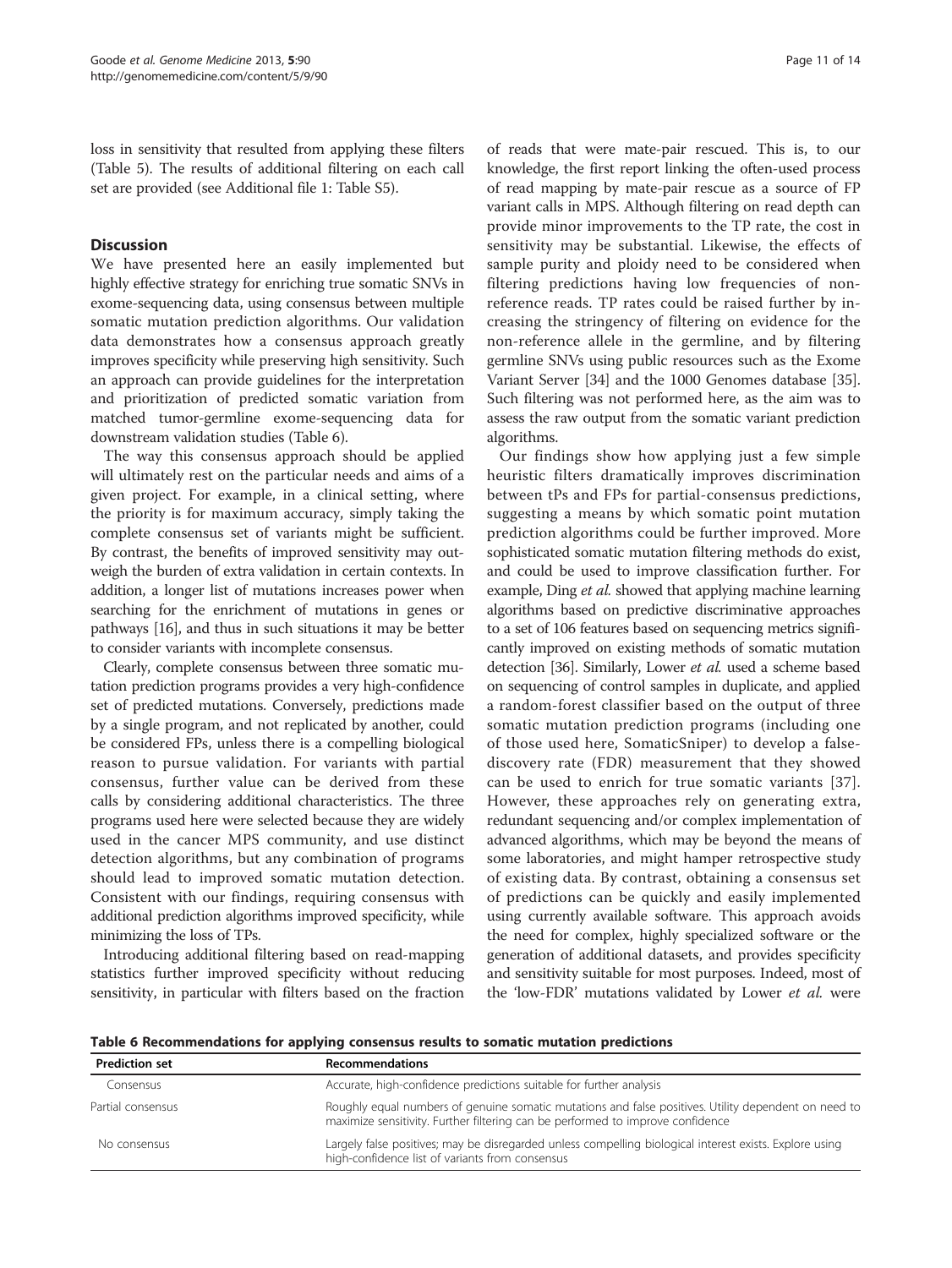<span id="page-11-0"></span>consensus predictions between the three programs they used on their data [[37](#page-13-0)]. Thus, we feel our approach should be accessible to a wide array of cancer researchers, even those without access to advanced bioinformatics resources.

The success of a consensus approach is also expected to vary with the sensitivity and accuracy of the somatic mutation prediction algorithms. We selected three programs that are widely used and considered 'state of the art' for their accuracy and sensitivity, but any set of available programs for somatic mutation prediction could be used, and would be likely to share some fraction of their predictions [\[10,](#page-12-0)[37\]](#page-13-0). Very similar algorithms would be expected to have a high degree of overlap in their predictions, while less similar algorithms would in general be expected to show poor overlap; however, some level of dissimilarity is necessary for the consensus approach. Although it may be anticipated that sequencing artifacts (arising from features such as sequence context, GC content, capture bias, and alignment artifacts) would affect the tumor and germline sample equally, and thereby result in consensus FPs, this is evidently not always the case. Differences in the quality of the tumor and germline DNA, allelic imbalances in the tumor, and stochastic allelic dropout in regions of low read depth are likely to unveil artificial 'somatic' variants, to which each variant calling program is more or less sensitive. Users should adjust program parameters and downstream filtering accordingly, as optimal thresholds will vary by dataset and experiment. One strength of a consensus approach is that can be applied to assign confidence to predictions, even when there is uncertainty over the best cut-off thresholds to use.

Our study is limited by the validation approach taken, in that the validation rate may be affected by a combination of the sensitivity of Sanger sequencing and the inaccuracy in the allele frequencies generated by MPS, as the frequencies are an approximation, which is influenced by multiple PCR steps and capture efficiency. However, all of the samples and call sets used will have been influenced by these factors. Additionally, as this was a discovery dataset and the full set of true somatic mutations in our samples is unknown, the true sensitivity and specificity rates cannot be determined and the reported TP rate is a function of the somatic mutation detection programs used. Furthermore, we could not assess the usefulness of our consensus approach for rare somatic variations, as detection by Sanger sequencing is limited to variants with allele frequencies of greater than 20% [\[32\]](#page-12-0).

Our results are most directly relevant to exome capture sequence data. The expected number, overlap, and reliability of somatic predictions may vary in situations with much higher average coverage (such as targeted resequencing of selected regions) or lower average coverage (such as whole-genome sequencing). However, we anticipate that even in the aforementioned situations, confidence would still be increased by the inclusion of multiple prediction algorithms.

Although we did not explore the validation rates of variants with allele frequencies less than 0.2, because of the technical limitations of the chosen validation method [[32\]](#page-12-0), these variants are of interest to many researchers [[11\]](#page-12-0). It is possible that a simple consensus process may also work well to enrich for true somatic variants in this more difficult area. The characteristics and inbuilt thresholds of the individual program(s) used for variant calling can differ significantly, and need to be matched to the variants of interest.

# **Conclusions**

Taking the consensus of somatic SNV detection programs was found to be a powerful method for increasing the validation rate while maintaining maximum sensitivity. Although each program aims to identify true somatic variants and thus they have overlapping strategies, each has also been designed using independent methods resulting in programspecific limitations. The consensus approach compensates for this to some degree, allowing each program to reaffirm the predictions made by the others, and improving confidence by removing many of the false predictions generated by data artifacts. Similar effects are likely to influence other bioinformatics classification problems, and thus, while this approach is somewhat simplistic, it may prove effective for a variety of genomics and bioinformatics analyses.

# Additional file

[Additional file 1: Text S1.](http://www.biomedcentral.com/content/supplementary/gm494-S1.docx) ASCAT (Allele-Specific Copy number Analysis of Tumors) analysis of tumor ploidy and purity. Text S2. Variant allele frequencies and tumor purity. Text S3. Distinguishing true somatic mutations from false positives using base quality, strand bias and local sequence context. Table S1: The exome cohort used in this study. Table S2: Amount of coding and non-coding variation in each call set, before and after filtering. Table S3: Fraction of sites with unidirectional reads per call set. Table S4: Base quality and sequence context for true and false positives. Table S5: Filtering Single nucleotide variants.(SNVs) using Genome Analysis Tool Kit (GATK) results, percentage mate-pair rescued reads and read depth. Table S6: Partial consensus predictions when the predictions from the third program was below threshold. Figure S1: Number of somatic mutation predictions as a function of tumor ploidy and aberrant cell fraction. Figure S2: Percentage overlap in somatic mutation predictions per sample. Figure S3: Percentage of SNV predictions in each call set for all variants, coding and non-coding. Figure S4: Read depth and allele frequency characteristics for coding and non-coding SNVs in each call set. Figure S5: Read depth and nonreference allele frequency for true and false positives, for all assessed variants. Figure S6: Read depth and non-reference allele frequency for true-positive and false-positive partial-consensus and unique predictions. Figure S7: Fraction of reads mapping to repetitive sequences for true somatic mutations and false positive predictions. Figure S8: Base qualities for true somatic mutations and false positives. Figure S9: Strand bias for true somatic mutations and false positives. Figure S10: GC content for true somatic mutations and false positive predictions. Figure S11: Homopolymer content for true somatic mutations and false positives. Figure S12: Influence of false-positive rates, estimated ploidy, and estimated aberrant cell fraction on number of predicted somatic mutations.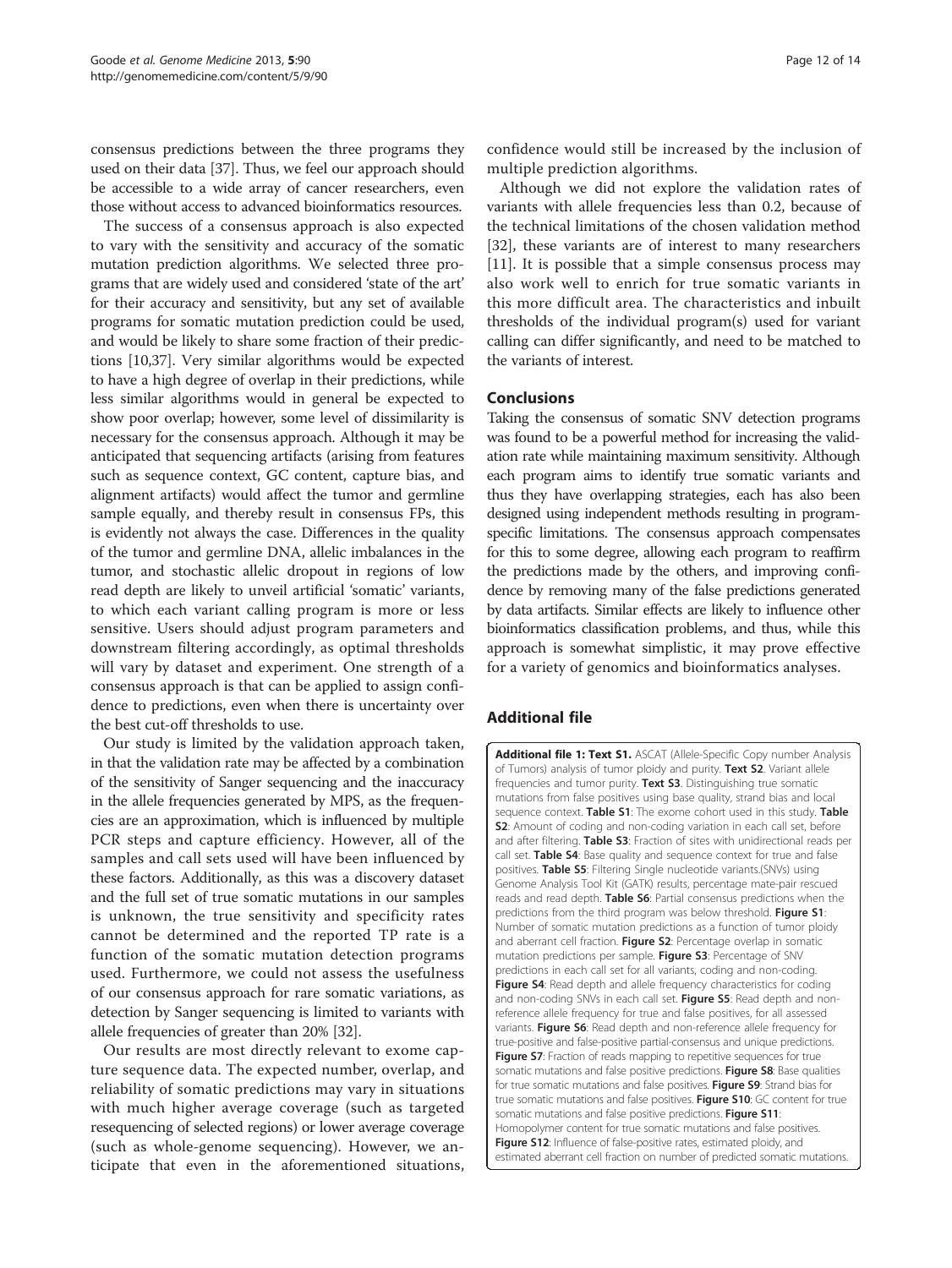#### <span id="page-12-0"></span>**Abbreviations**

ASCAT: Allele-specific copy number analysis of tumors; GATK: Genome analysis tool kit; J: JointSNVMix2; JS: JointSNVMix2 + SomaticSniper; M: MuTect, MJ, MuTect + JointSNVMix2; MJS: MuTect + JointSNVMix2 + SomaticSniper; MPS: Massively parallel sequencing; MS: MuTect + SomaticSniper; NRAF: Non-reference allele frequency; S: SomaticSniper; SNV: Single nucleotide variant.

#### Competing interests

The authors have no competing interests to declare.

#### Authors' contributions

DG, SH, MD, GR, and IC designed the study and wrote the manuscript. DG and MD generated the somatic mutation predictions for all samples. SH, GR, SR, and DC prepared samples for exome sequencing and carried out validation of predicted variants. DG, SH, MD, TM, and GR analyzed the somatic mutation prediction and validation data. All authors read and approved the final manuscript.

#### Acknowledgements

We thank the Molecular Genomics and Bioinformatics Core Facilities at the Peter MacCallum Cancer Centre and the Life Sciences Computation Centre (LSCC) at the Victorian Life Sciences Computing Initiative (VLSCI). DG thanks Dr David M. Thomas for his support of this project.

#### Author details

<sup>1</sup> Peter MacCallum Cancer Centre, Sarcoma Genetics and Genomics Laboratory, St. Andrew's Place, East Melbourne, Victoria, Australia. <sup>2</sup>Peter MacCallum Cancer Centre, Cancer Genetics Laboratory, St. Andrew's Place, East Melbourne, Victoria, Australia. <sup>3</sup>Peter MacCallum Cancer Centre, Bioinformatics Core Facility, St. Andrew's Place, East Melbourne, Victoria, Australia. <sup>4</sup>Centre for Cancer Research, Monash Institute of Medical Research, Monash University, Clayton, Victoria, Australia. <sup>5</sup>Sir Peter MacCallum Department of Oncology, University of Melbourne, Parkville, Victoria, Australia. <sup>6</sup>Bioinformatics Graduate Program, University of Melbourne, Parkville, Victoria, Australia. <sup>7</sup>Department of Pathology, University of Melbourne, Parkville, Victoria, Australia.

#### Received: 14 May 2013 Accepted: 20 September 2013 Published: 30 September 2013

#### References

- 1. Liu X, Wang J, Chen L: Whole-exome sequencing reveals recurrent somatic mutation networks in cancer. Cancer Lett 2012.
- 2. Shah SP, Roth A, Goya R, Oloumi A, Ha G, et al: The clonal and mutational evolution spectrum of primary triple-negative breast cancers. Nature 2012, 486:395–399.
- 3. Cancer T, Atlas G: Comprehensive molecular portraits of human breast tumors. Nature 2012, 490:61–70.
- 4. Ryland GL, Hunter SM, Doyle M a, Rowley SM, Christie M, et al: RNF43 is a tumor suppressor gene mutated in mucinous tumors of the ovary. J Pathol 2013, 229:469–476.
- Kumar A, White TA, MacKenzie AP, Clegg N, Lee C, et al: Exome sequencing identifies a spectrum of mutation frequencies in advanced and lethal prostate cancers. Proc Natl Acad Sci U S A 2011, 108:17087–17092.
- Le Gallo M, O'Hara AJ, Rudd ML, Urick ME, Hansen NF, et al: Exome sequencing of serous endometrial tumors identifies recurrent somatic mutations in chromatin-remodeling and ubiquitin ligase complex genes. Nat Genet 2012, 44:1310–1315.
- 7. Roth A, Ding J, Morin R, Crisan A, Ha G, et al: JointSNVMix: a probabilistic model for accurate detection of somatic mutations in normal/tumor paired next-generation sequencing data. Bioinformatics (Oxford, England) 2012, 28:907–913.
- Cibulskis K, Lawrence MS, Carter SL, Sivachenko A, Jaffe D, et al: Sensitive detection of somatic point mutations in impure and heterogeneous cancer samples. Nat Biotechnol 2013, 31:1-9.
- Larson DE, Harris CC, Chen K, Koboldt DC, Abbott TE, et al: SomaticSniper: identification of somatic point mutations in whole genome sequencing data. Bioinformatics (Oxford, England) 2012, 28:311–317.
- 10. Pabinger S, Dander A, Fischer M, Snajder R, Sperk M, Pabinger S, Dander A, Fischer M, Snajder R, Sperk M, et al: A survey of tools for variant analysis of next-generation genome sequencing data. Briefings Bioinformat 2013.
- 11. Gerstung M, Beisel C, Rechsteiner M, Wild P, Schraml P, et al: Reliable detection of subclonal single-nucleotide variants in tumor cell populations. Nat Communications 2012, 3:811.
- 12. Carter SL, Cibulskis K, Helman E, McKenna A, Shen H, et al: Absolute quantification of somatic DNA alterations in human cancer. Nat Biotechnol 2012, 30:413–421.
- 13. Van Loo P, Nordgard SH, Lingjærde OC, Russnes HG, Rye IH, et al: Allele-specific copy number analysis of tumors. Proc Natl Acad Sci U S A 2010, 107:16910–16915.
- 14. DePristo M a, Banks E, Poplin R, Garimella KV, Maguire JR, et al: A framework for variation discovery and genotyping using next-generation DNA sequencing data. Nat Genet 2011, 43:491–498.
- 15. Goya R, Sun MGF, Morin RD, Leung G, Ha G, et al: SNVMix: predicting single nucleotide variants from next-generation sequencing of tumors. Bioinformatics (Oxford, England) 2010, 26:730–736.
- 16. Wendl MC, Wallis JW, Lin L, Kandoth C, Mardis ER, et al: PathScan: a tool for discerning mutational significance in groups of putative cancer genes. Bioinformatics (Oxford, England) 2011, 27:1595–1602.
- 17. Forbes S a, Bindal N, Bamford S, Cole C, Kok CY, et al: COSMIC: mining complete cancer genomes in the Catalogue of Somatic Mutations in Cancer. Nucleic Acids Res 2011, 39:D945–D950.
- 18. Cancer Genome Atlas Research Network: Comprehensive genomic characterization defines human glioblastoma genes and core pathways. Nature 2008, 455:1061–1068.
- 19. Ding L, Ley TJ, Larson DE, Miller C a, Koboldt DC, et al: Clonal evolution in relapsed acute myeloid leukaemia revealed by whole-genome sequencing. Nature 2012, 481:506–510.
- 20. Bryan EJ, Watson RH, Davis M, Hitchcock A, Foulkes WD, et al: Localization of an ovarian cancer tumor suppressor gene to a 0.5-cM region between D22S284 and CYP2D, on chromosome 22q. Cancer Res 1996, 56:719–721.
- 21. Merritt MA, Green AC, Nagle CM, Webb PM, Australian Cancer Study (Ovarian Cancer): Australian Ovarian Cancer Study Group: Talcum powder, chronic pelvic inflammation and NSAIDs in relation to risk of epithelial ovarian cancer. Int J Cancer 2008, 122:170–176.
- 22. Hunter SM, Gorringe KL, Christie M, Rowley SM, Bowtell DD, et al: Preinvasive ovarian mucinous tumors are characterized by CDKN2A and RAS pathway aberrations. Clin Cancer Res 2012, 18:5267-5277.
- 23.<http://picard.sourceforge.net>
- 24. Li H, Handsaker B, Wysoker A, Fennell T, Ruan J, et al: The Sequence Alignment/Map format and SAMtools. Bioinformatics (Oxford, England) 2009, 25:2078–2079.
- 25. McKenna A, Hanna M, Banks E, Sivachenko A, Cibulskis K, et al: The Genome Analysis Toolkit: a MapReduce framework for analyzing next-generation DNA sequencing data. Genome Res 2010, 20:1297–1303.
- 26. Mutect <http://www.broadinstitute.org/cancer/cga/MuTect>
- 27. JointSNVMix <http://compbio.bccrc.ca/software/jointsnvmix>
- 28. SomaticSniper <https://github.com/genome/somatic-sniper>
- 29. R Core Team: R: A Language and Environment for Statistical Computing. Vienna, Austria: R Foundation for Statistical Computing; 2012. URL [http://www.R-project.org/](http://www.r-project.org/). ISBN 3-900051-07-0.
- 30. Flicek P, Amode MR, Daniel Barrell D, Kathryn Beal K, Simon Brent S, et al: Ensembl 2012. Nucleic Acids Res 2012, 40:D84–D90.
- 31. Li H, Durbin R: Fast and accurate short read alignment with Burrows-Wheeler transform. Bioinformatics (Oxford, England) 2009, 25:1754–1760.
- 32. Tsiatis AC, Norris-Kirby A, Rich RG, Hafez MJ, Gocke CD, et al: Comparison of Sanger sequencing, pyrosequencing, and melting curve analysis for the detection of KRAS mutations: diagnostic and clinical implications. J Mole Diagn: JMD 2010, 12:425–432.
- 33. Li H, Ruan J, Durbin R: Mapping short DNA sequencing reads and calling variants using mapping quality scores. Genome Res 2008, 11:1851–1858.
- 34. Tennessen J a, Bigham AW, O'Connor TD, Fu W, Kenny EE, et al: Evolution and functional impact of rare coding variation from deep sequencing of human exomes. Science (New York, NY) 2012, 337:64-69.
- 35. Abecasis GR, Altshuler D, Auton A, Brooks LD, Durbin RM, et al: A map of human genome variation from population-scale sequencing. Nature 2010, 467:1061–1073.